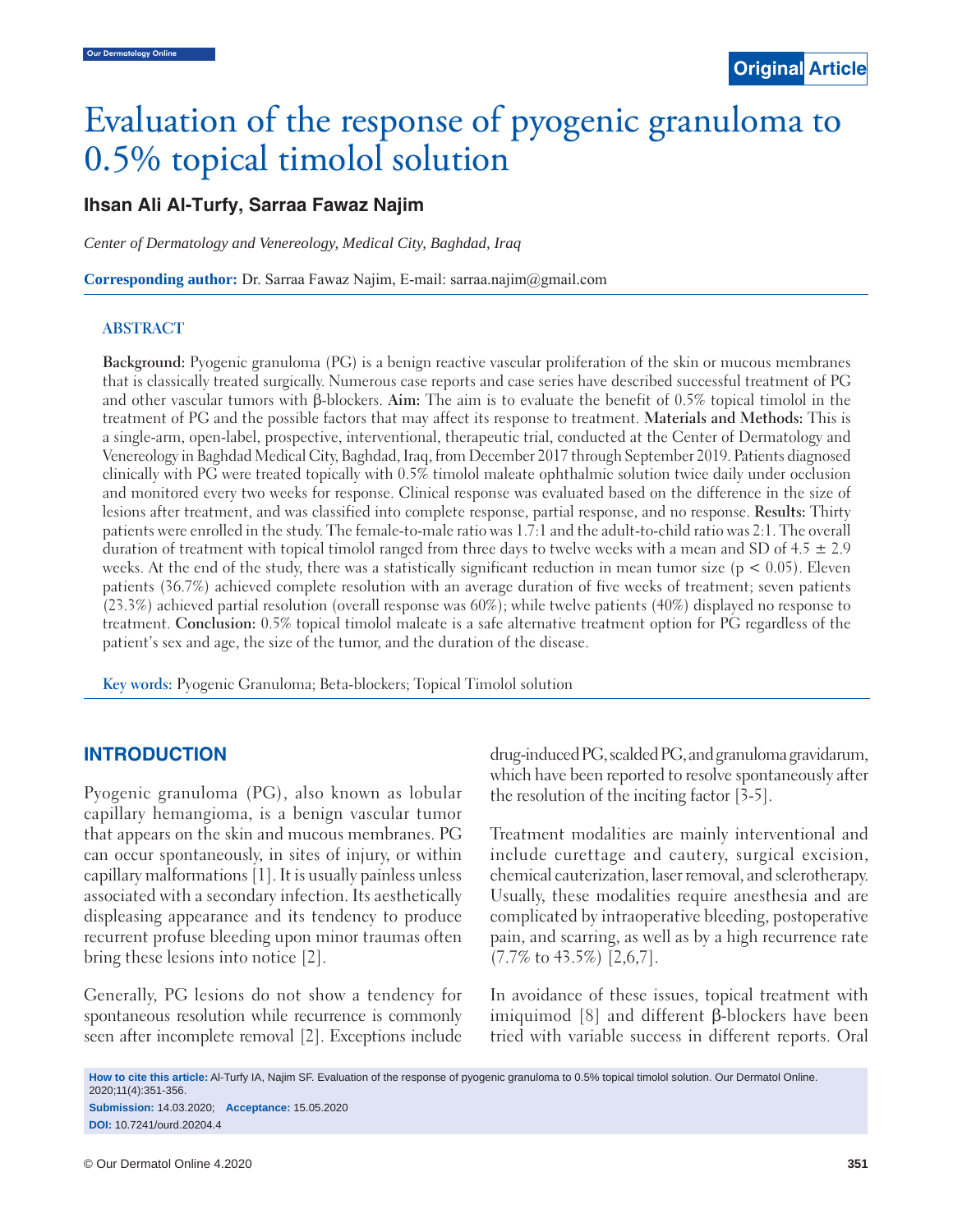propranolol was reported to be effective in the treatment of recurrent PG, multifocal congenital PG, and scalded PG [4,9,10]. Topical propranolol was also used in 1% and 4% concentrations and was proved to be effective in most cases [11-13].

Malik and Murphy (2014) successfully treated a teenager a PG on the finger with 0.5% timolol ophthalmic gel [14]. Wine Lee et al. (2014) reached similar results with topical 0.5–2% timolol applied 2–3 times daily for 12–24 weeks or until the resolution of lesions [9]. Khorsand et al. (2015) reported successful treatment of a 5-month-old child with a PG on the cheek with a 0.5% topical timolol gel for 24 weeks, without recurrence [15]. Gupta et al. (2016) reported a case series of ten patients with PG treated with 0.5% timolol maleate ophthalmic solution applied four times a day with variable responses but no reported side effects [16]. Yet, few clinical trials have evaluated the degree of effectiveness of topical β-blockers in the treatment of PG in different age groups and the factors that may affect the response of PG to topical β-blockers.

# **MATERIALS AND METHODS**

This study is a single-arm, open-label, prospective, interventional, therapeutic trial, conducted at the Center of Dermatology and Venereology in Baghdad Medical City, Baghdad, Iraq, from December 2017 through September 2019. Ethical approval was granted by the Scientific Council of Dermatology and Venereology of the Iraqi Board for Medical Specializations.

Thirty patients clinically diagnosed with a pyogenic granuloma of any size or duration, regardless of age and sex, participated in the study.

# **Exclusion Criteria**

Excluded from the study were:

- patients who had been using medications known to induce pyogenic granuloma (e.g. oral contraceptives, retinoids, and indinavir) were excluded from the study to avoid misleading results;
- pregnant women;
- lesions preceded by scald injury;
- lesions with diagnostic uncertainty;
- patients with a contraindication to  $β$ -blocker medications (asthma, severe chronic obstructive pulmonary disease, bradycardia, heart block, cardiac failure, and hypersensitivity to β-blockers).

The medical history taken included the duration of PG, precipitating factors, symptoms, previous therapeutic interventions, recurrence after a previous intervention, underlying medical illness, and current medications. The sites and sizes of lesions were recorded. The diameter of the largest lesion was measured with a tape measure on presentation and on each subsequent visit.

Patients were given timolol maleate ophthalmic solution in a 0.5% concentration (Apimol 0.5%, Amman Pharmaceutical Industries Co., Jordan) and were instructed to apply one to three drops—with a drop containing 0.25 mg of timolol maleate—spread it on the surface of the PG twice daily, cover the lesion with a bandage to facilitate absorption and avoid trauma as much as possible. Patients were instructed to return every two weeks for assessment.

The intended treatment duration was until the resolution of the PG. If no response was observed after four weeks of treatment or a worsening, such as an increase in size or bleeding, occurred despite treatment, topical timolol was discontinued and patients were referred for surgical intervention.

On follow-up visits, the patients were asked about bleeding, pain, and any other side effects observed. Measurements and color changes were noted as guides of early response, and photographs of lesions were taken at baseline and on each follow-up visit to facilitate comparison, maintaining the same distance, position, and lighting.

Clinical response to the topical timolol therapy was evaluated depending on the difference in size between the first and last visit and identified accordingly as complete response, partial response, or no response.

- No response: no change in size or an increase in size despite continuous treatment.
- Partial response: a decrease in size in response to therapy, but no complete clearance.
- Complete response: complete resolution of lesions. Patients with complete resolution were followed up for a minimum of four weeks up to a maximum of twelve weeks.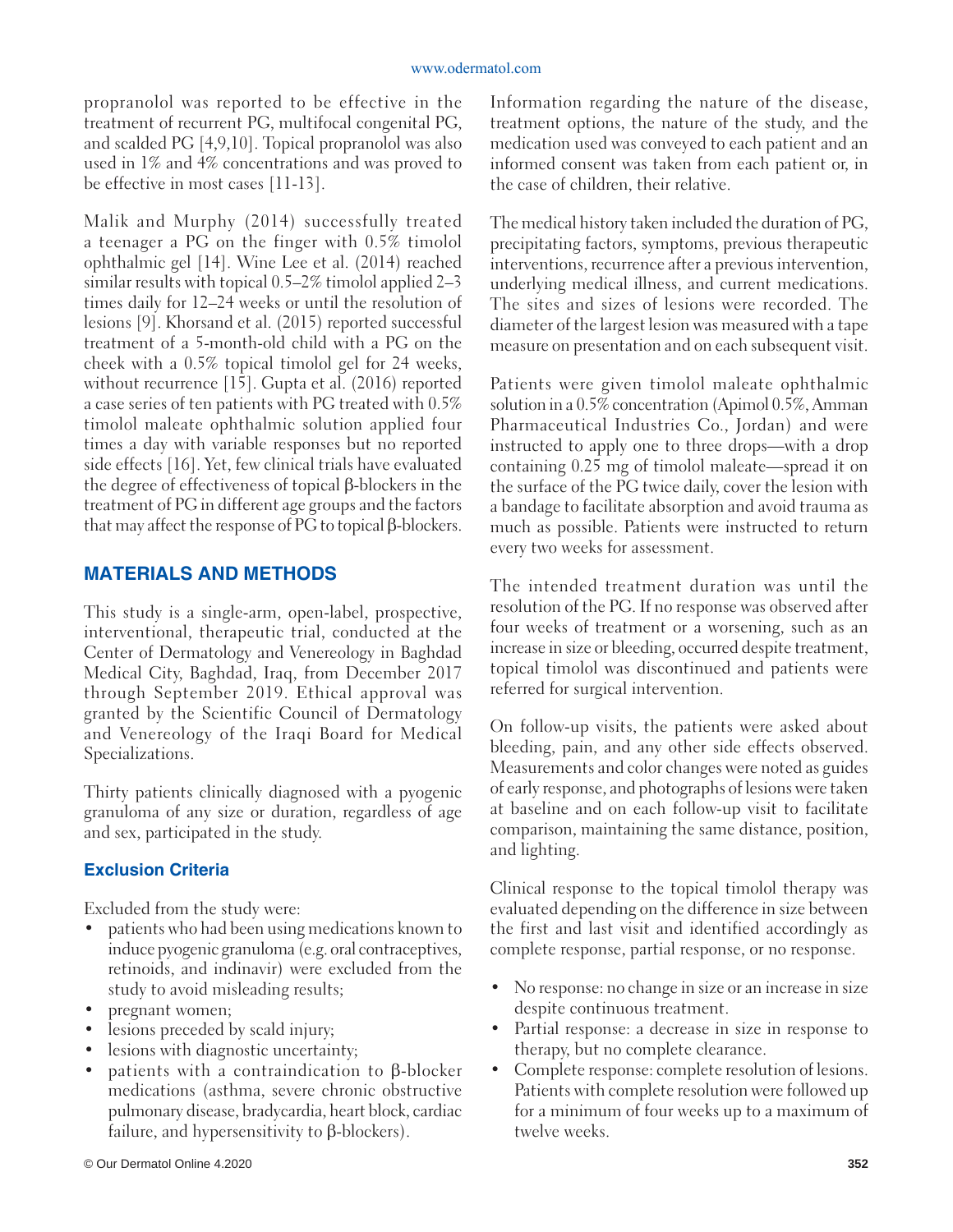Data organization and statistics were performed using Microsoft Office 2013 Excel. A statistically significant result was at a p of less than 0.05.

# **RESULTS**

Thirty patients participated in the study, 19 (63.3%) females and 11 (36.7%) males, giving a female-to-male ratio of 1.7:1. Their age ranged from 6 to 55 years with a mean and SD of  $28.5 \pm 16.2$  years. Ten (33.3%) patients were children (<18 years old) and 20 (66.7%) were adults  $(\geq 18$  years old).

Patient characteristics regarding precipitating factors, presenting symptoms, and previous interventions are elucidated in Table 1.

The duration of the disease ranged from one week to two years with a median duration of four weeks before presentation.

Nineteen lesions (63.3%) were located on the head and neck area, ten lesions (33.3%) on the extremities—mostly on one of the fingers—and one (3.3%) on the trunk.

The total duration of treatment with topical timolol ranged from three days to twelve weeks with a mean and SD of  $4.5 \pm 2.9$  weeks.

Table 2 shows the sizes of lesions at presentation and following the 0.5% topical timolol therapy. There was a

| <b>Table 1:</b> Distribution of patients according to precipitating factors, |
|------------------------------------------------------------------------------|
| associated symptoms, and a history of previous interventions.                |

| <b>Characteristic</b>      | Number (%) |
|----------------------------|------------|
| Precipitating factors      |            |
| Trauma                     | 7(23.3%)   |
| <b>HSV</b>                 | 2(6.7%)    |
| <b>Folliculitis</b>        | 2(6.7%)    |
| Chronic paronychia         | 1(3.3%)    |
| Unknown cause              | 18 (60%)   |
| <b>Associated Symptoms</b> |            |
| <b>Bleeding</b>            | 18 (60%)   |
| Pain                       | 2(6.7%)    |
| None                       | 10 (33.3%) |
| Previous intervention      |            |
| Yes                        | 7(23.3%)   |
| <b>No</b>                  | 23 (76.7%) |

|          |  |  | <b>Table 2:</b> The size of PG before and after treatment with topical |  |
|----------|--|--|------------------------------------------------------------------------|--|
| timolol. |  |  |                                                                        |  |

| Size(mm)                     | <b>Minimum</b> | <b>Maximum</b> | Mean $SDa$ |     | P value <sup>b</sup> |
|------------------------------|----------------|----------------|------------|-----|----------------------|
| Before treatment<br>$(n=30)$ |                | 23             | 9          | 4.2 | $0.004*$             |
| After treatment<br>$(n=30)$  |                | 20             | 5.5        | 5.9 |                      |

a Standard deviation **b** Calculated by Paired t-test \*Statistically significant

statistically significant decrease in size after treatment with timolol solution ( $p = 0.004$ ).

Eighteen patients (60%) displayed a measurable clinical response within three days to four weeks of treatment with 0.5% timolol, among which eleven (36.7% of all patients) achieved complete resolution (Figs. 1 and 2) with an average duration of five weeks of treatment, ranging from three days to twelve weeks, and showed no recurrence after a minimum of four weeks of follow-up. The earliest response was observed in a nine-year-old boy with a PG on the face that disappeared completely three days after starting treatment (Fig. 1). The other seven patients (23.3% of all patients) achieved only partial resolution (Fig. 3). Surgical removal was offered to these patients.

Twelve patients (40%) showed no response to treatment, among which seven achieved no change in size after four weeks of continuous application of 0.5% topical timolol twice daily. The remaining five patients experienced an increase in lesion size despite the application of topical timolol twice daily. Electrocautery was performed for these patients.

No local or systemic side effects were recorded in this trial apart from mild itching reported by one patient.

There was no statistically significant correlation between a patient's sex or age and the response to treatment, as shown in Tables 3 and 4, respectively. Similarly, there was no statistically significant correlation between the

|         | <b>Table 3:</b> The clinical response of PG to topical timolol according |
|---------|--------------------------------------------------------------------------|
| to sex. |                                                                          |

| <b>Response</b>                 | Gender            |                   |  |  |
|---------------------------------|-------------------|-------------------|--|--|
|                                 | Male $n=11$       | Female n=19       |  |  |
| Complete response<br>Number (%) | 3(27.3%)          | $8(42.1\%)$       |  |  |
| Partial response<br>Number (%)  | 3(27.3%)          | $4(21.1\%)$       |  |  |
| No response<br>Number (%)       | 5(45.4%)          | 7(36.8%)          |  |  |
| Mean response $\pm$ SD          | $44.5\% + 46.7\%$ | $53.7\% + 46.6\%$ |  |  |

\*P value= 0.6 **\***Calculated by student's t–test

| <b>Table 4:</b> The clinical response of PG to topical timolol according |  |  |
|--------------------------------------------------------------------------|--|--|
| to the patient's age.                                                    |  |  |

| <b>Response</b>              | Age (year)    |              |  |  |
|------------------------------|---------------|--------------|--|--|
|                              | $<$ 18 (n=10) | $≥18$ (n=20) |  |  |
| Complete response number (%) | 4(40%)        | 7(35%)       |  |  |
| Partial response number (%)  | 3(30%)        | 4(20%)       |  |  |
| No response number (%)       | 3(30%)        | 9(45%)       |  |  |
| Mean response±SD             | 59%±45.8%     | 46%±46.7%    |  |  |

\*P-value= 0.5 \*Calculated by student's t-test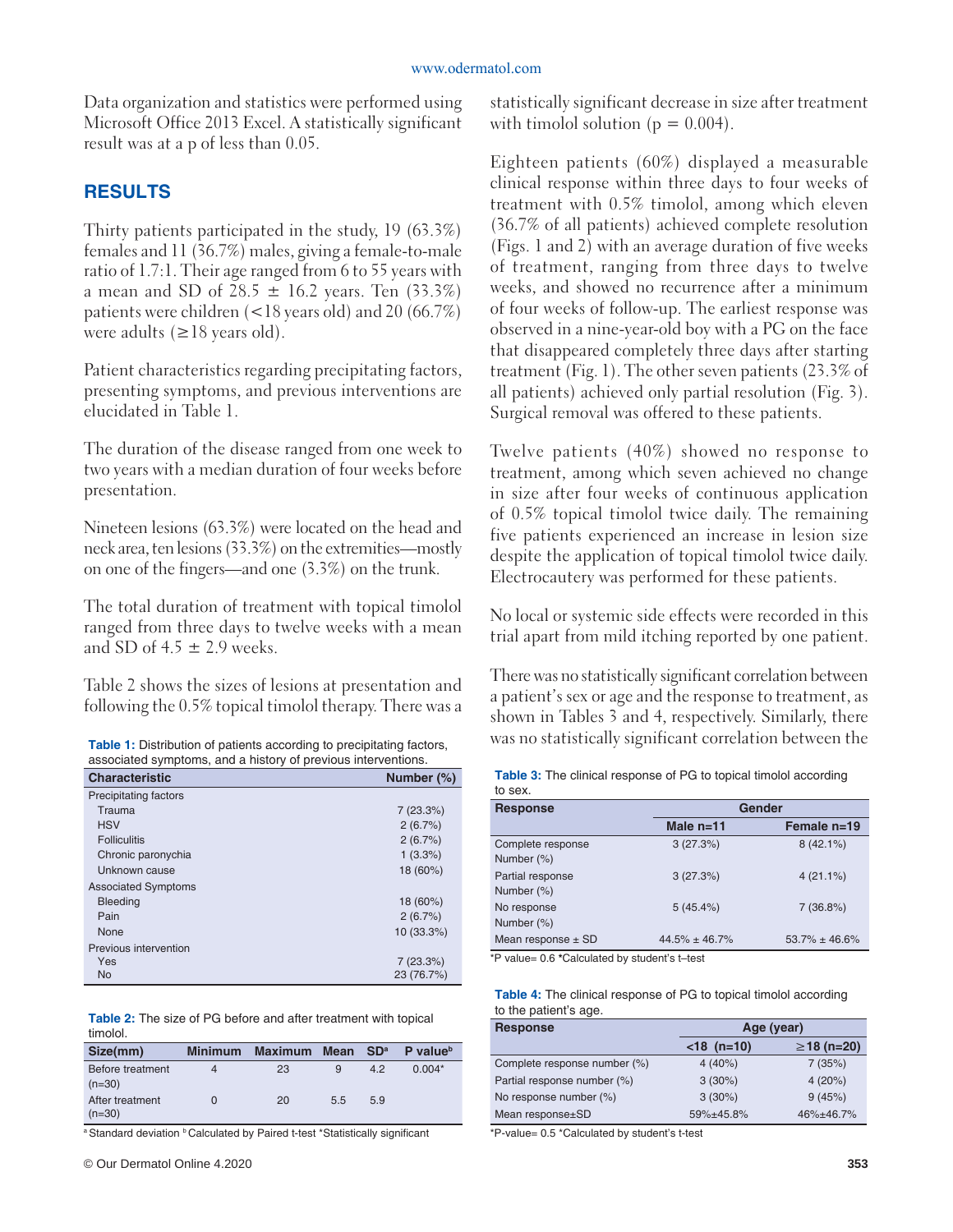

**Figure 1:** A nine-year-old boy with a PG on the face (a) before treatment and (b) with complete resolution after three days of treatment with topical timolol.



Figure 2: A fifty-five-year-old female with a PG on the palm (a) before treatment and (b) with complete resolution after three weeks of treatment with 0.5% topical timolol.



**Figure 3:** A six-year-old with a PG on the neck (a) before treatment, (b) after two weeks of treatment, and (c) after ten weeks of treatment, with the lesion showing a partial response.

response to treatment with the duration of a lesion (Fig. 4) or its size (Fig. 5) at presentation.

#### **DISCUSSION**

A significant number of case reports and case series have reported the use of the topical β-blockers



**Figure 4:** A scatter plot showing the relationship between the duration of PG and the response to treatment  $(r -$  correlation coefficient).



**Figure 5:** A scatter plot showing the relationship between the size of a PG lesion and the response to treatment  $(r -$  correlation coefficient).

propranolol and timolol for the treatment of PG, but few studies have evaluated the effectiveness of these topical preparations or compared the effectiveness of different preparations and their concentrations.

In this study, the response of PG to topical timolol, a nonselective β-blocker, was evaluated in different age groups.

A topical ophthalmic 0.5% timolol preparation was chosen due to its high potency, which is about eight to ten times greater than that of propranolol [17], as well as its low side-effect profile [18-20], easy availability, and insignificant cost.

Thirty patients participated in the study. Sixty percent of them responded to topical timolol. The first response was three days after starting treatment. A complete response was seen in 36.7% of patients, a partial response in 23.3%, and no response in 40%. The mean size of PG decreased significantly after the timolol treatment.

This variation in the response of PG to topical timolol may be explained by the weak expression of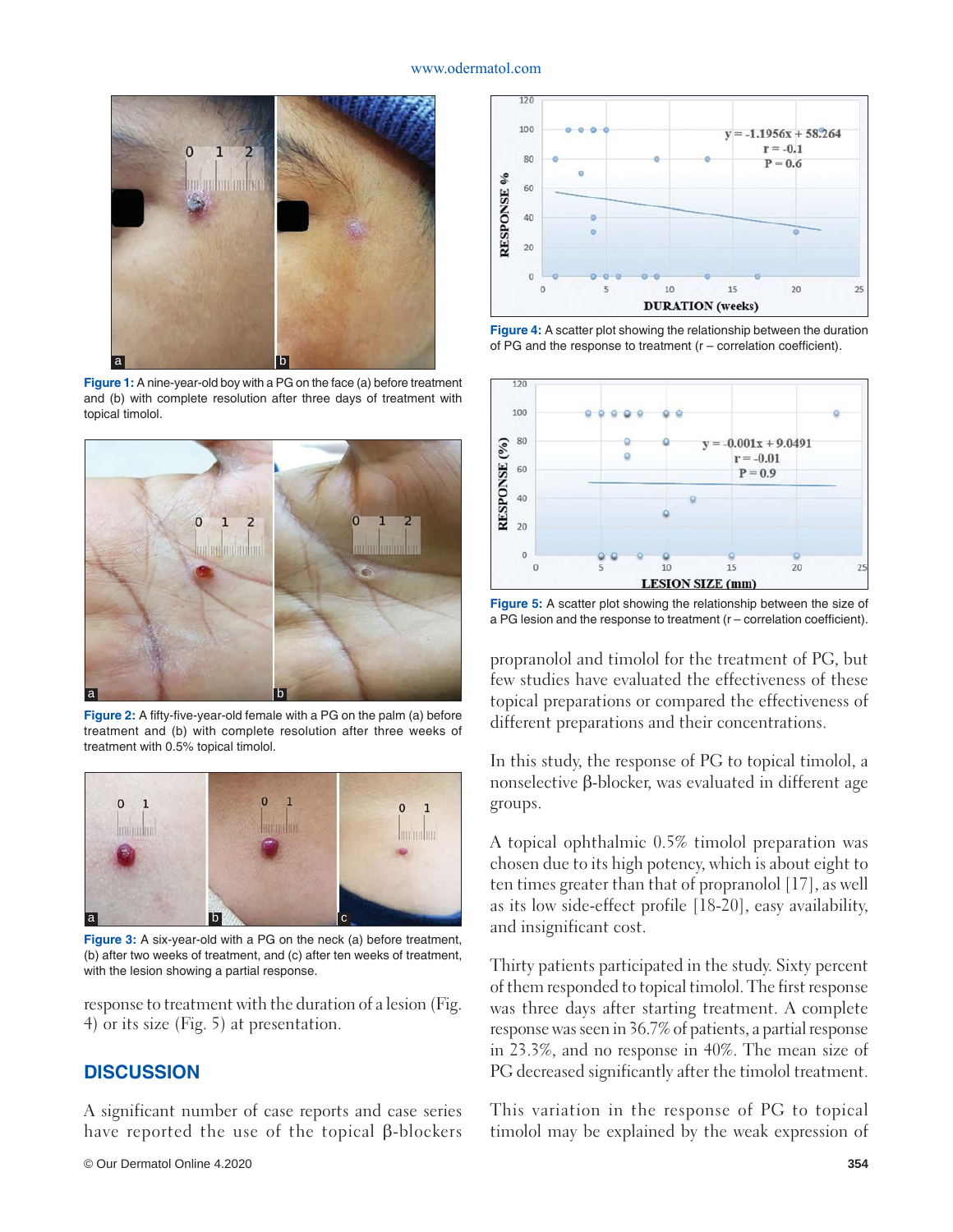#### www.odermatol.com

β-adrenergic receptors on the surface of PG, as reported by Chisholm et al. (2012) in 50% of lesions, in contrast to the uniform strong expression of β-receptors on the surface of infantile hemangioma [21].

Chisholm, however, considered only two PG lesions, hence it seems that more research is necessary to confirm these results.

Since topical timolol is applied by the patient at home, varying degrees of compliance and adherence to treatment might be another factor explaining the variability in response.

The clinical responses in our study were comparable to those reported by Gupta et al. (2016), who found complete resolution in 40% of patients (compared to 36.67% in our study), partial resolution in 30% (compared to 23.33% in our study) and no response in 30% (compared to 40% in our study) after the application of ophthalmic 0.5% timolol maleate solution four times daily. In a study by Gupta et al. (2016), the time needed for a complete response was three to twenty-four days [16], whereas, in our study, it ranged between three days and twelve weeks. The difference in the time needed to achieve a complete response may be explained by the application topical timolol four times a day in the study by Gupta et al.

Gupta et al. could not draw a conclusion about the relationship between the response to treatment and the duration of a lesion due to a small sample size. Our study concluded that there was no statistically significant correlation between the duration of a lesion before treatment and its response to treatment.

A great number of researchers have reported higher success rates with topical propranolol than with topical timolol: Neri et al. (2018) used 1% propranolol ointment under occlusion to treat pediatric PG. Twenty-two patients received treatment, of which 59% achieved complete resolution in a mean of 9.5 weeks (compared to 36.6% of those with a mean of five weeks in our study), 18% had partial resolution after 1% propranolol ointment (compared to 23.3% in our study), and 23% showed no response to treatment (compared to 40% in our study) [11].

A higher concentration of propranolol was evaluated by Mashiah et al. (2019) in a retrospective study. Eighteen pediatric patients treated with a 4% propranolol gel twice daily without occlusion were enrolled. Eleven

lesions (61.1%) resolved completely by the end of the treatment (compared to 36.6% of those treated with timolol in our study); two lesions (11.1%) almost resolved; and five (27.7%) underwent curettage [12].

The better response of PG to propranolol may be explained by the difference in age in the study population, as both of the propranolol studies were restricted to a pediatric-age group, whereas our study included different age groups. It must be noted that, in our study, the response rate in children was higher than in adults, but there was no statistically significant relationship between the age of the patient and the response to treatment.

The higher response rate in children may be due to the increased absorption through the thinner skin in children and, perhaps, also due to the higher commitment of parents to treat their children.

# **CONCLUSION**

0.5% topical timolol is a safe alternative treatment for PG particularly if the surgical approach is difficult or contraindicated or not preferred by the patient, as in small children, elderly patients with comorbid illnesses, in cosmetically-sensitive areas such as the face, nails, and lips, and in PGs that recurred after a previous surgical intervention. However, it is not recommended to continue treatment with topical timolol if no response is achieved after four weeks.

Patients of all ages and sexes are candidates for this modality of treatment, regardless of the size or duration of their PG.

Further studies using a combination of oral and topical β-blockers, especially for large, unresponsive lesions are recommended in search of more complete and definitive results.

# **Statement of Human and Animal Rights**

All the procedures followed were in accordance with the ethical standards of the responsible committee on human experimentation (institutional and national) and with the 2008 revision of the Declaration of Helsinki of 1975.

# **Statement of Informed Consent**

Informed consent for participation in this study was obtained from all patients.